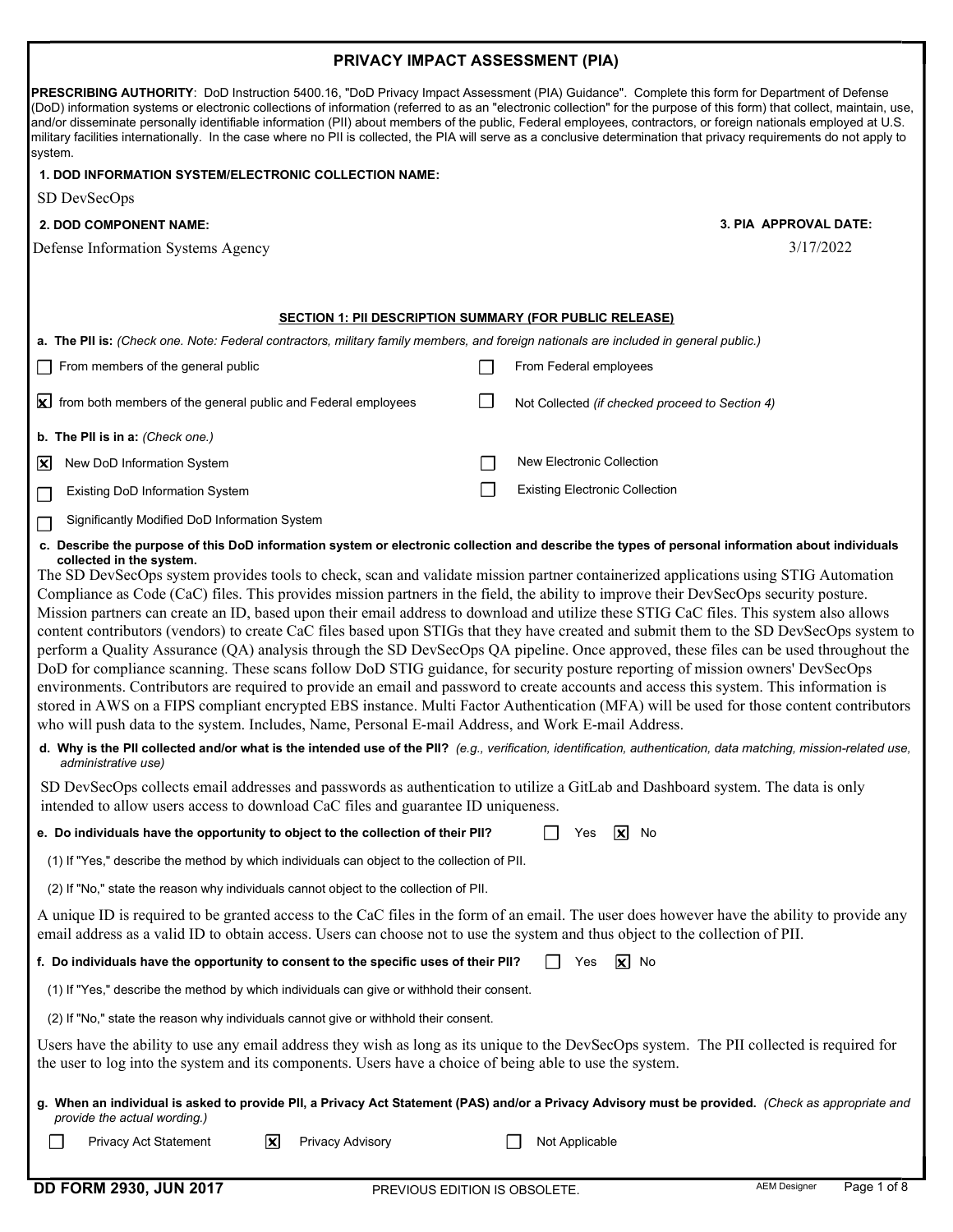Solicitation of a unique email ID is authorized under the Privacy Act of 1974 section 3(e)(3). Your email is a unique identifier and disclosure is necessary in some circumstances to assure a unique ID and account.

We will only share the email information you give us with another government agency if your inquiry relates to that agency, or as otherwise required by law. We do not share information you give us with any private organizations. The SD DevSecOps CaC system never collects information for commercial marketing. While you must provide an e-mail address for a response other than those generated automatically in response to questions, comments, or feedback that you may submit, we recommend that you NOT include any other personal information, especially Social Security numbers. The Social Security Administration offers additional guidance on sharing your Social Security number. This government computer system uses software programs to create summary statistics, which are used for such purposes as assessing what information is of most and least interest, determining technical design specifications, and identifying system performance or problem areas. For site management, information is collected for analytical and statistical purposes. This government computer system uses software programs to create summary statistics which are used for such purposes as assessing what information is of most and least interest, determining technical design specifications, and identifying system performance or problem areas.

 For site security purposes and to ensure that this service remains available to all users, this government computer system employs software programs to monitor network traffic to identify unauthorized attempts to upload or change information, or otherwise cause damage. Your interaction with this system is not anonymous. By using this system you are consenting to the monitoring of your activity. Raw data logs will only be used to identify individual users and their usage habits for authorized law enforcement investigations, national security purposes, or investigation of the SD DevSecOps CaC performance issues. These logs are used for no other purposes and are scheduled for regular destruction in accordance with National Archives and Records Administration General Schedule 20. Email IDs not used for over a year will be destroyed in accordance to NARA General Schedule 20.

 Unauthorized attempts to deny service, upload information, or change information from this site are strictly prohibited and may be punishable under Title 18 of the U.S. Code to include the Computer Fraud and Abuse Act of 1986 and the National Information Infrastructure Protection Act.

 If you have any questions or comments about the information presented here, please submit feedback to disa.meade.sd.mbx.devsecops[mailbox@mail.mil](mailto:mailbox@mail.mil)

## h. With whom will the PII be shared through data/system exchange, both within your DoD Component and outside your Component? (Check all that apply)

|   | <b>DD FORM 2930, JUN 2017</b><br>PREVIOUS EDITION IS OBSOLETE.                                                                                                                                                                                             |          |                                                       | <b>AEM Designer</b> | Page 2 of 8 |  |
|---|------------------------------------------------------------------------------------------------------------------------------------------------------------------------------------------------------------------------------------------------------------|----------|-------------------------------------------------------|---------------------|-------------|--|
|   | k. Does this DoD Information system or electronic collection require a Privacy Act System of Records Notice (SORN)?                                                                                                                                        |          |                                                       |                     |             |  |
|   | Other (If Other, enter the information in the box below)                                                                                                                                                                                                   |          |                                                       |                     |             |  |
|   | Information Sharing - System to System                                                                                                                                                                                                                     | 冈        | Website/E-Form                                        |                     |             |  |
|   | Fax                                                                                                                                                                                                                                                        |          | Telephone Interview                                   |                     |             |  |
|   | In-Person Contact                                                                                                                                                                                                                                          |          | Paper                                                 |                     |             |  |
|   | E-mail                                                                                                                                                                                                                                                     |          | Official Form (Enter Form Number(s) in the box below) |                     |             |  |
|   | j. How will the information be collected? (Check all that apply and list all Official Form Numbers if applicable)                                                                                                                                          |          |                                                       |                     |             |  |
|   |                                                                                                                                                                                                                                                            |          |                                                       |                     |             |  |
|   | Other Federal Information Systems                                                                                                                                                                                                                          |          |                                                       |                     |             |  |
|   | <b>Existing DoD Information Systems</b>                                                                                                                                                                                                                    |          | <b>Commercial Systems</b>                             |                     |             |  |
| 図 | Individuals                                                                                                                                                                                                                                                |          | Databases                                             |                     |             |  |
|   | i. Source of the PII collected is: (Check all that apply and list all information systems if applicable)                                                                                                                                                   |          |                                                       |                     |             |  |
|   | Other (e.g., commercial providers, colleges).                                                                                                                                                                                                              | Specify. |                                                       |                     |             |  |
|   | Contractor (Name of contractor and describe the language in<br>the contract that safequards PII. Include whether FAR privacy<br>clauses, i.e., 52.224-1, Privacy Act Notification, 52.224-2,<br>Privacy Act, and FAR 39.105 are included in the contract.) | Specify. |                                                       |                     |             |  |
|   | State and Local Agencies                                                                                                                                                                                                                                   |          | Specify.                                              |                     |             |  |
|   |                                                                                                                                                                                                                                                            |          |                                                       |                     |             |  |
|   | Other Federal Agencies (i.e. Veteran's Affairs, Energy, State)                                                                                                                                                                                             | Specify. |                                                       |                     |             |  |
|   | Other DoD Components (i.e. Army, Navy, Air Force)                                                                                                                                                                                                          | Specify. |                                                       |                     |             |  |
| 図 | Within the DoD Component                                                                                                                                                                                                                                   |          | Specify. DISA                                         |                     |             |  |